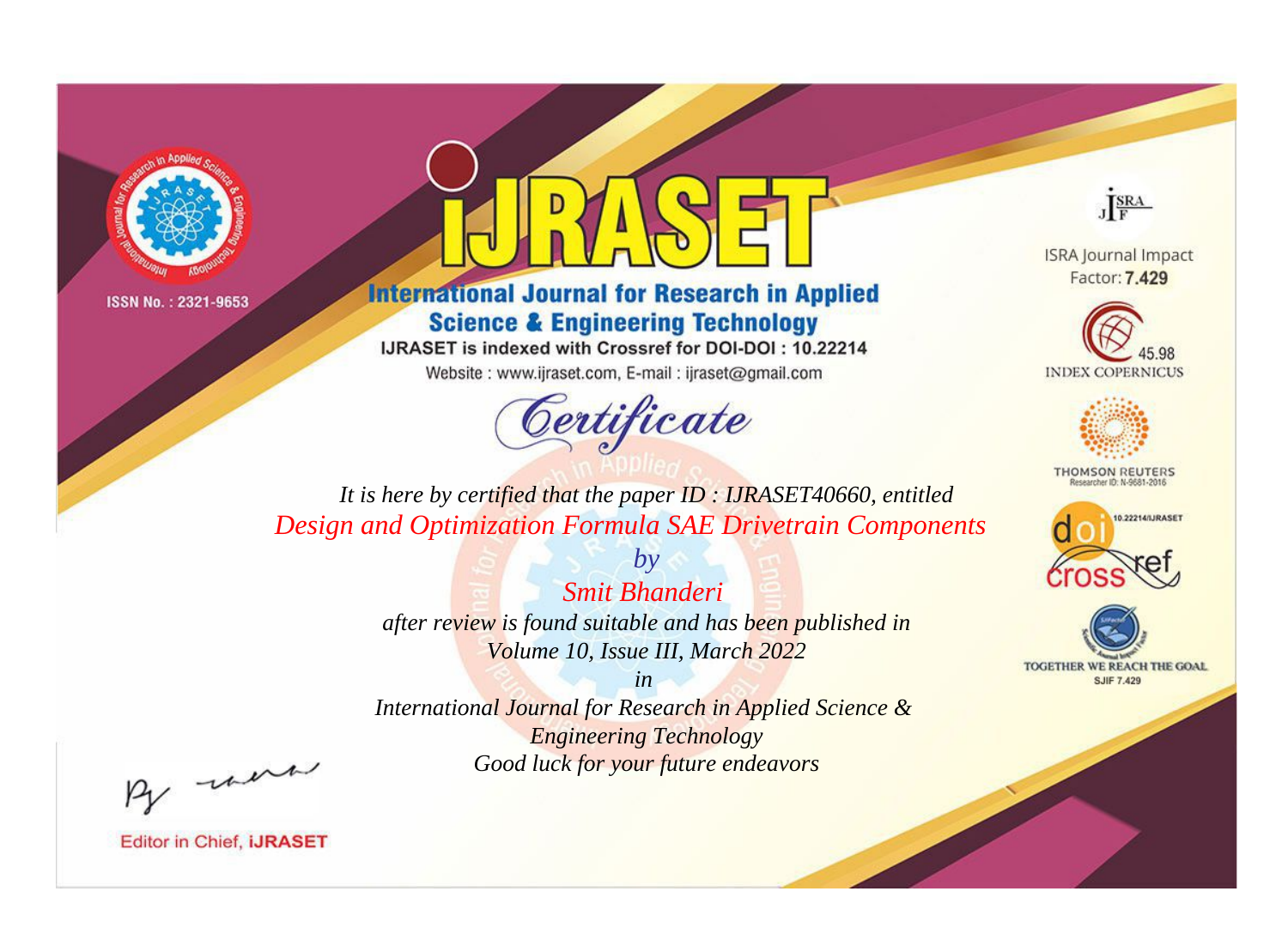



**International Journal for Research in Applied Science & Engineering Technology** 

IJRASET is indexed with Crossref for DOI-DOI: 10.22214

Website: www.ijraset.com, E-mail: ijraset@gmail.com



JERA

**ISRA Journal Impact** Factor: 7.429





**THOMSON REUTERS** 



TOGETHER WE REACH THE GOAL **SJIF 7.429** 

*It is here by certified that the paper ID : IJRASET40660, entitled Design and Optimization Formula SAE Drivetrain Components*

> *Hitesh Narang after review is found suitable and has been published in Volume 10, Issue III, March 2022*

*by*

*in* 

*International Journal for Research in Applied Science & Engineering Technology Good luck for your future endeavors*

By morn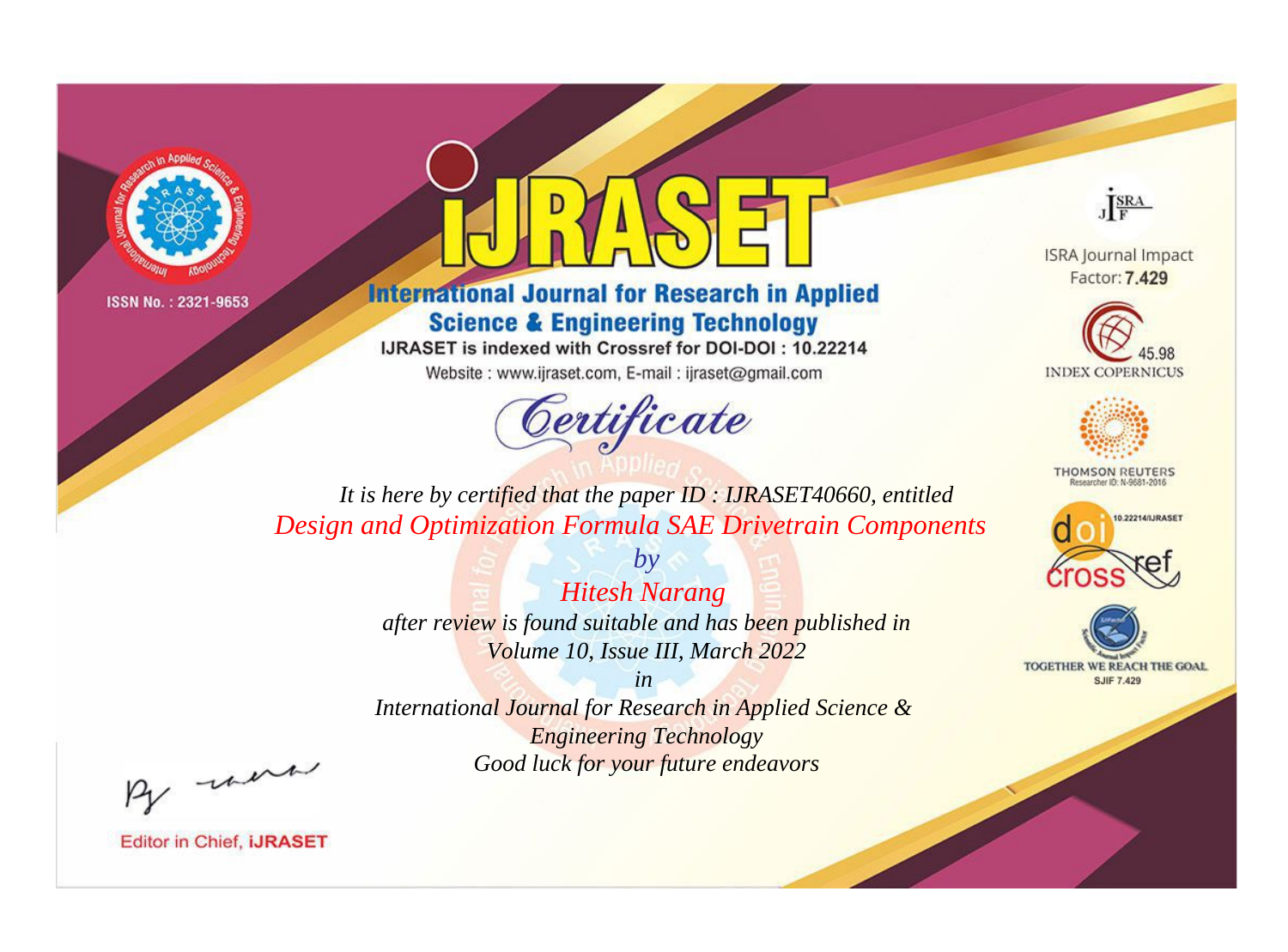



**International Journal for Research in Applied Science & Engineering Technology** 

IJRASET is indexed with Crossref for DOI-DOI: 10.22214

Website: www.ijraset.com, E-mail: ijraset@gmail.com



JERA

**ISRA Journal Impact** Factor: 7.429





**THOMSON REUTERS** 



TOGETHER WE REACH THE GOAL **SJIF 7.429** 

*It is here by certified that the paper ID : IJRASET40660, entitled Design and Optimization Formula SAE Drivetrain Components*

> *by Keshav Sharma after review is found suitable and has been published in Volume 10, Issue III, March 2022*

> > *in*

*International Journal for Research in Applied Science & Engineering Technology Good luck for your future endeavors*

By morn